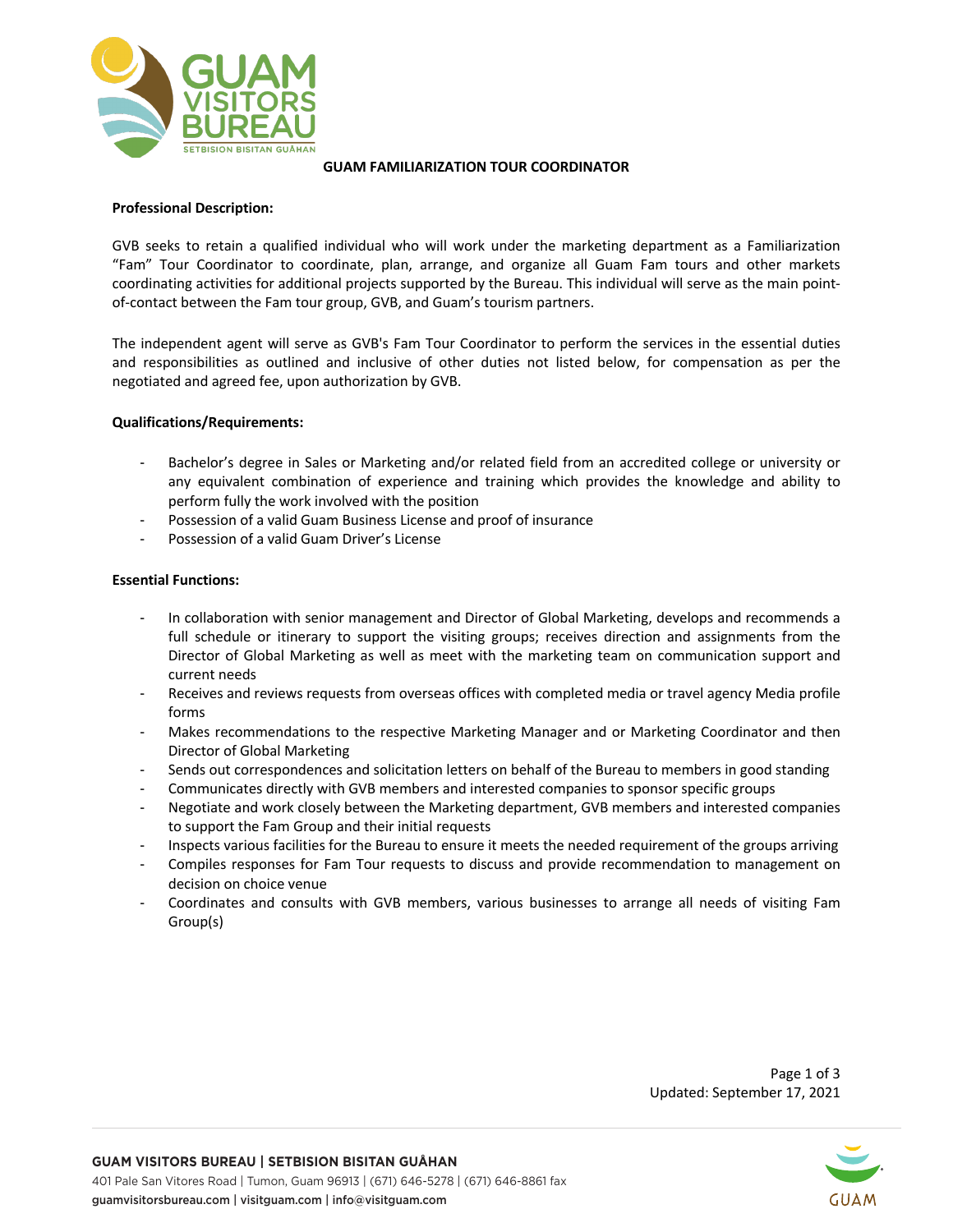

- Sends solicitation letters through the GVB Customer Relationship Management System (CRM) (guam.simpleviewcrm.com) via mass email requests to members relevant to the request(s) and project(s) with copy to Director of Global Marketing
- Must email to the addresses listed on the GVB Membership directory and verified by the GVB CRM
- Must fax to members listed on the GVB Membership Directory and verified by the GVB CRM
- Ability to work with the marketing staff to ensure email and fax information is accurate
- Compile information and provide report to the GVB Marketing Department on the most qualified respondents based on their ability to provide for the group's preference and requirements specified on the request
- Reference the Familiarization Tour Accommodations Utilization Master Ledger from the Marketing Administrative Assistant and submits with "Fam Tour Respondent Ranking Form" to the Director of Global Marketing for final approval
- Prepare notification letter of selection signed by the Director of Global Marketing and proceed to send via fax or email to the selected company
- Prepare letters of regret for non-selection signed by the Director of Global Marketing and must send letters via fax or email to all remaining respondents
- Must maintain an updated log sheet with all Fam Tour requests throughout the Fiscal Year
- Work directly with selected companies to collect In-Kind Contribution Forms
- Must maintain an In-Kind ledger for all Fam Tour Groups by market to be submitted to the Director of Global Marketing
- Work with the companies from start to finish to secure all arrangements
- Serve as the primary point of contact for the specific ongoing Fam Tour and throughout the FAM Tour duration
- Responsible for handling all questions regarding the Fam Tour and their needs and requirements
- Must accompany specific Fam Tours to include any hired Tour Guide or Ground Handler who would be counted in the pax total for every Familiarization Tours, as required by the Bureau
- Must provide a post report after every Fam Tour
- Must provide a projected work schedule when each Fam Tour arrives on island
	- o any changes or adjustment of work hours must be requested, reviewed, and approved by the GVB Director of Global Marketing
	- $\circ$  A prior written approval by the Director of Global Marketing is required in the event to request for a leave of absence
	- Individual must adhere to all GVB policies, procedures, and guidelines
- Perform other related duties as required
- Must comply with GVB Procurement Standard Operating Procedures (S.O.P) and all laws when selecting vendor(s)
- Performs other related duties as assigned



Page 2 of 3